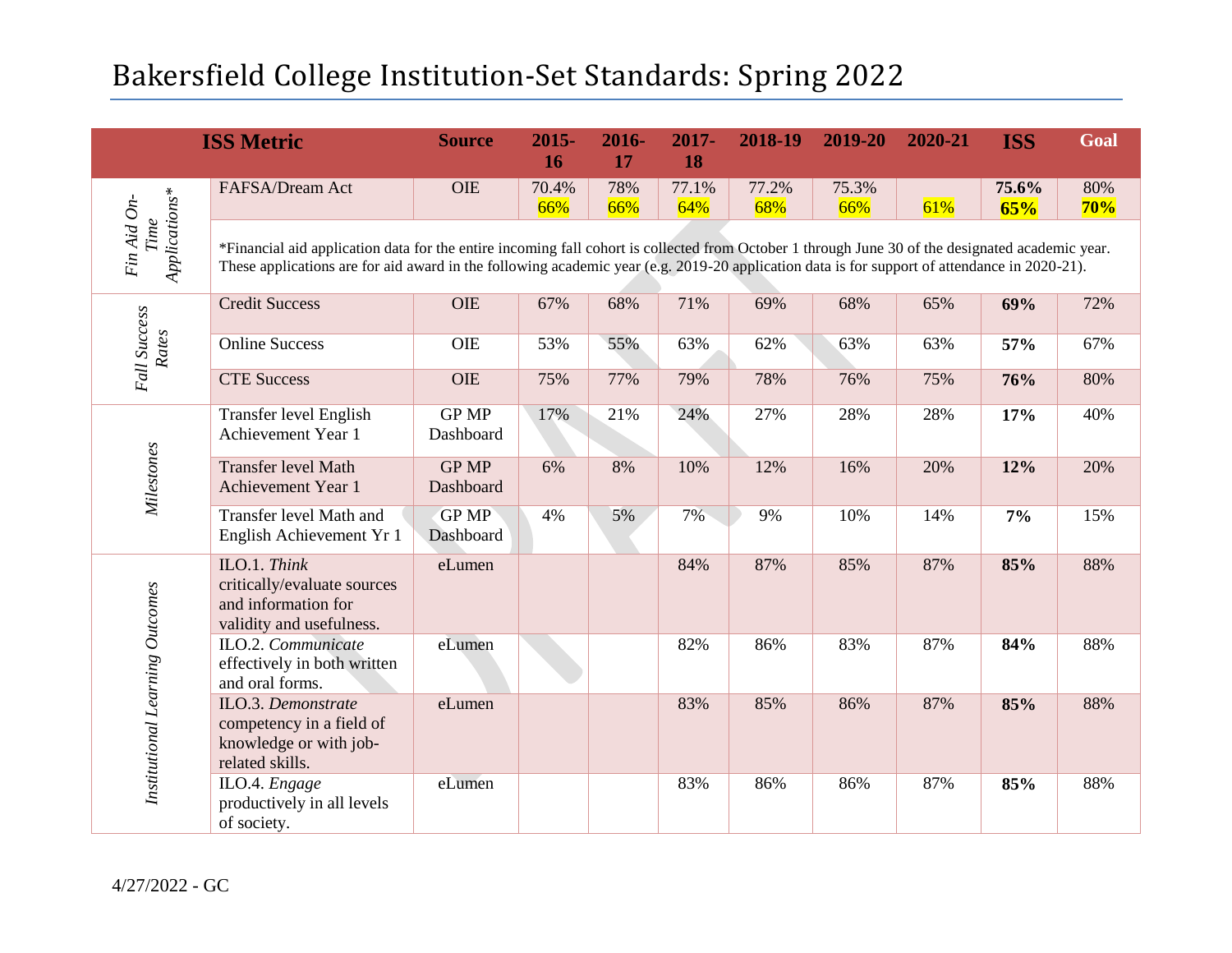| <b>ISS Metric</b>    |                                                  | Source                  | 2015-<br>16              | 2016-<br>17 | 2017-<br>18    | 2018-19    | 2019-20    | 2020-21    | <b>ISS</b>         | Goal                                         |
|----------------------|--------------------------------------------------|-------------------------|--------------------------|-------------|----------------|------------|------------|------------|--------------------|----------------------------------------------|
| Outcomes             | Associate's completion<br>(AA/AS/ADT)            | Completion<br>Dashboard | 1237                     | 1302        | 1633           | 3424       | 4245       | 4449       | 1108<br>4039       | 1200<br>5000<br>(VFS <sup>1</sup> )<br>1552) |
|                      | Certificate completion                           | Completion<br>Dashboard | 375                      | 330         | 1264           | 2098       | 1794       | 1810       | 316<br><b>1901</b> | 400<br><b>2300</b>                           |
|                      | Bachelor's completion                            | Completion<br>Dashboard | $\overline{\phantom{m}}$ | $--$        | $\overline{7}$ | 12         | 9          | 17         | 7 to 11            | 20                                           |
|                      | <b>Transfer Counts</b>                           | CCCCO,<br>UC, CSU       | 1058                     | 1192        | 1162           | 1381       | 1489       | 1667       | 850<br>1512        | 1200<br><b>1800</b>                          |
|                      | ADT completion                                   | Completion<br>Dashboard | 303                      | 493         | 824            | 1326       | 1635       | 1772       | 700<br><b>1578</b> | 900<br><b>1800</b><br>(VFS 745)              |
|                      | Units at degree award<br>(AA/AS/ADT)             | Completion<br>Dashboard | 87<br>84.5               | 89<br>85.4  | 88<br>81.9     | 82<br>81.1 | 79<br>79.8 | 78<br>78.6 | 91<br>80           | 79<br>76<br>(VFS 82)                         |
| Licensing Pass Rates | <b>NCLEX - RN</b>                                | Board                   | 91%                      | 92%         | 91%            | 98%        | 96%        | 97.5%      | 85%                | 95%                                          |
|                      | <b>LVN Licensed Vocational</b><br><b>Nursing</b> | <b>Board</b>            | 50%                      | 92%         | 88%            | 94%        | 100%       | 96%        | 85%                | 95%                                          |
|                      | <b>CNA</b>                                       | <b>Board</b>            | 93%                      | 95%         | 100%           | 96%        | 94%        | 87.5%      | 50%<br>85%         | 95%                                          |
|                      | Radiologic Technology                            | <b>Board</b>            | 94%                      | 85%         | 91%            | 100%       | 80%        | 92%        | 85%                | 95%                                          |
|                      | Paramedic                                        | <b>Board</b>            | 94%                      | 92%         | 100%           | 100%       | 100%       | 100%       | 85%                | 100%                                         |
|                      |                                                  |                         |                          |             |                |            |            |            |                    |                                              |

 $1$  Where they align with the ISS metrics, Vision for Success (VFS) institutional goals are also included for reference.

 $\overline{a}$ 

<sup>&</sup>lt;sup>2</sup> Indicates the percentage of exiting CTE students who report being employed in their field of study. The CTEOS (Career Technical Education Outcomes Survey) is conducted annually. The 2020 CTEOS was administered in spring 2020 to students who had earned a vocational degree or certificate of 6 or more units and/or had completed 9+ CTE units by 2017-18 and also did not return to enroll in any CCC in 2018-2019.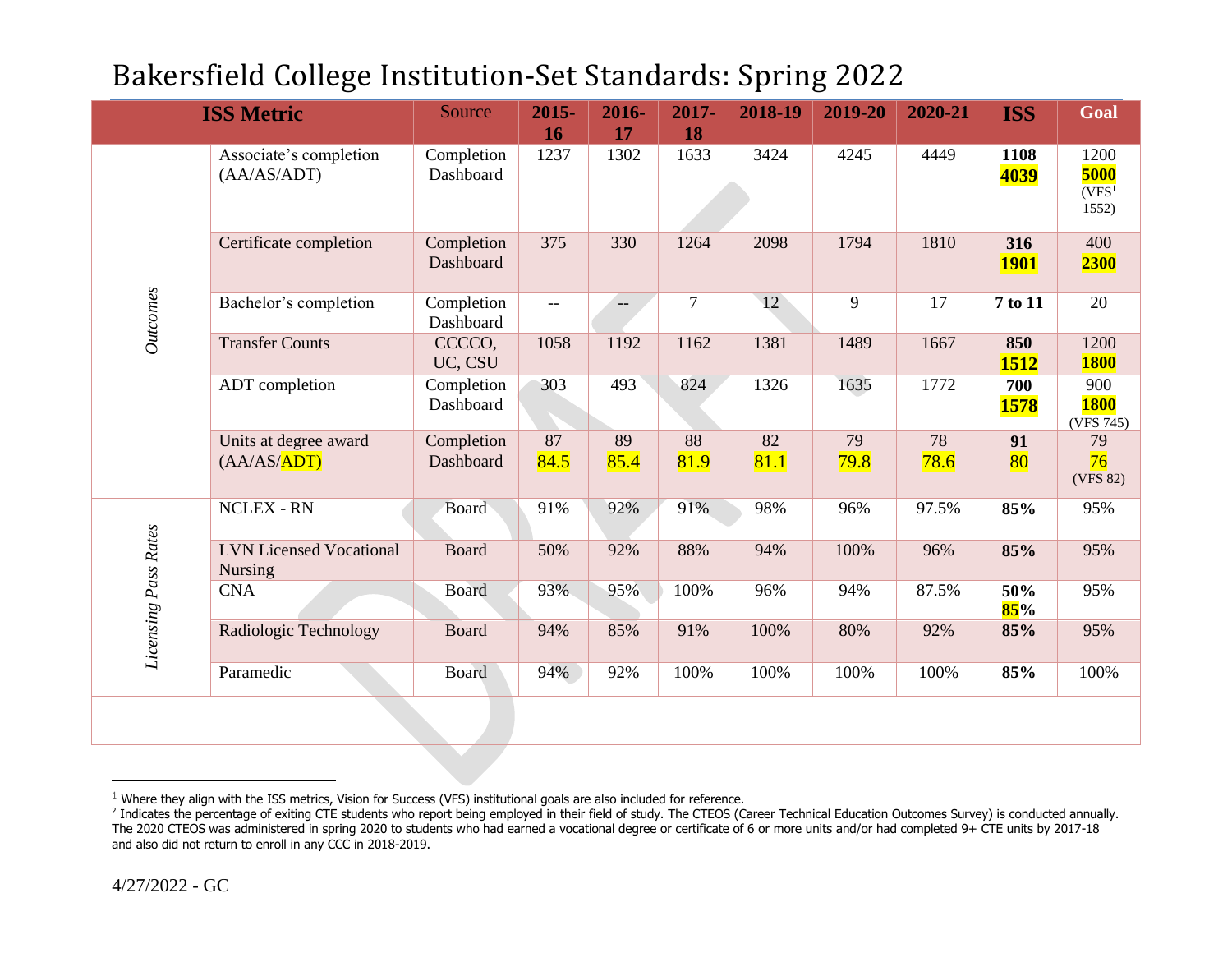| <b>ISS Metric</b>   |                                  | <b>Source</b>         | 2015-<br>16 | 2016-<br>17 | 2017-<br>18 | 2018-19 | 2019-20 | 2020-21 | <b>ISS</b> | Goal             |
|---------------------|----------------------------------|-----------------------|-------------|-------------|-------------|---------|---------|---------|------------|------------------|
| Job Placement Rates | Job Similarity Rate <sup>2</sup> | <b>CTEOS</b>          |             | 69%         | 65%         | 67%     | 69%     |         | 66%        | 75%<br>(VFS 69%) |
|                     | <b>NCLEX - RN</b>                | Perkins/Dat<br>a Mart | 88%         | 91%         | 96%         | 98%     | 98%     | 97%     | 75%        | 96%              |
|                     | <b>LVN</b> Nursing               | Perkins/Dat<br>a Mart | 70%         | 89%         | 95%         | 85%     | 100%    | 100%    | 75%        | 96%              |
|                     | <b>CNA</b>                       | Perkins/Dat<br>a Mart | 62%         | 68%         | $81\%$      | 81%     | 76%     | 73%     | 60%        | 80%              |
|                     | Radiologic Technology            | Perkins/Dat<br>a Mart | 76%         | 85%         | 100%        | 95%     | 91%     | 100%    | 75%        | 100%             |
|                     | Accounting                       | Perkins/Dat<br>a Mart | 53%         | 71%         | 80%         | 76%     | 77%     | 80%     | 60%        | 80%              |
|                     | Admin. of Justice                | Perkins/Dat<br>a Mart | 74%         | 77%         | 86%         | 81%     | 84%     | 92%     | 60%        | 90%              |
|                     | <b>Automotive Technology</b>     | Perkins/Dat<br>a Mart | 60%         | 57%         | 78%         | 79%     | 73%     | 61%     | 60%        | 75%              |
|                     | <b>Business &amp; Commerce</b>   | Perkins/Dat<br>a Mart | 43%         | 61%         | 75%         | 63%     | 56%     | 75%     | 60%        | 80%              |
|                     | Child Development                | Perkins/Dat<br>a Mart | 54%         | 62%         | 72%         | 76%     | 75%     | 78%     | 55%        | $80\%$           |
|                     | Drafting                         | Perkins/Dat<br>a Mart | 69%         | 79%         | 77%         | 77%     | 93%     | 68%     | 60%        | 75%              |
|                     | Electronics/Elec tech            | Perkins/Dat<br>a Mart | 73%         | 80%         | 76%         | 89%     | 85%     | 86%     | 60%        | 80%              |
|                     | <b>Emergency Medical Tech</b>    | Perkins/Dat<br>a Mart | 68%         | 84%         | 82%         | 92%     | 85%     | 89%     | 60%        | 80%              |
|                     | Fire Technology                  | Perkins/Dat<br>a Mart | 80%         | 87%         | 60%         | 100%    | 68%     | 77%     | 50%        | 80%              |
|                     | <b>Human Services</b>            | Perkins/Dat<br>a Mart | 50%         | 68%         | 73%         | 64%     | 84%     | 82%     | 50%        | 75%              |
|                     | Machine Tool/ Shop               | Perkins/Dat<br>a Mart | 71%         | 61%         | 71%         | 86%     | 40%     | $--$    | 60%        | 85%              |
|                     | <b>Welding and Cutting</b>       | Perkins/Dat<br>a Mart | 83%         | 82%         | 71%         | 72%     | 77%     | 80%     | 60%        | 70%              |